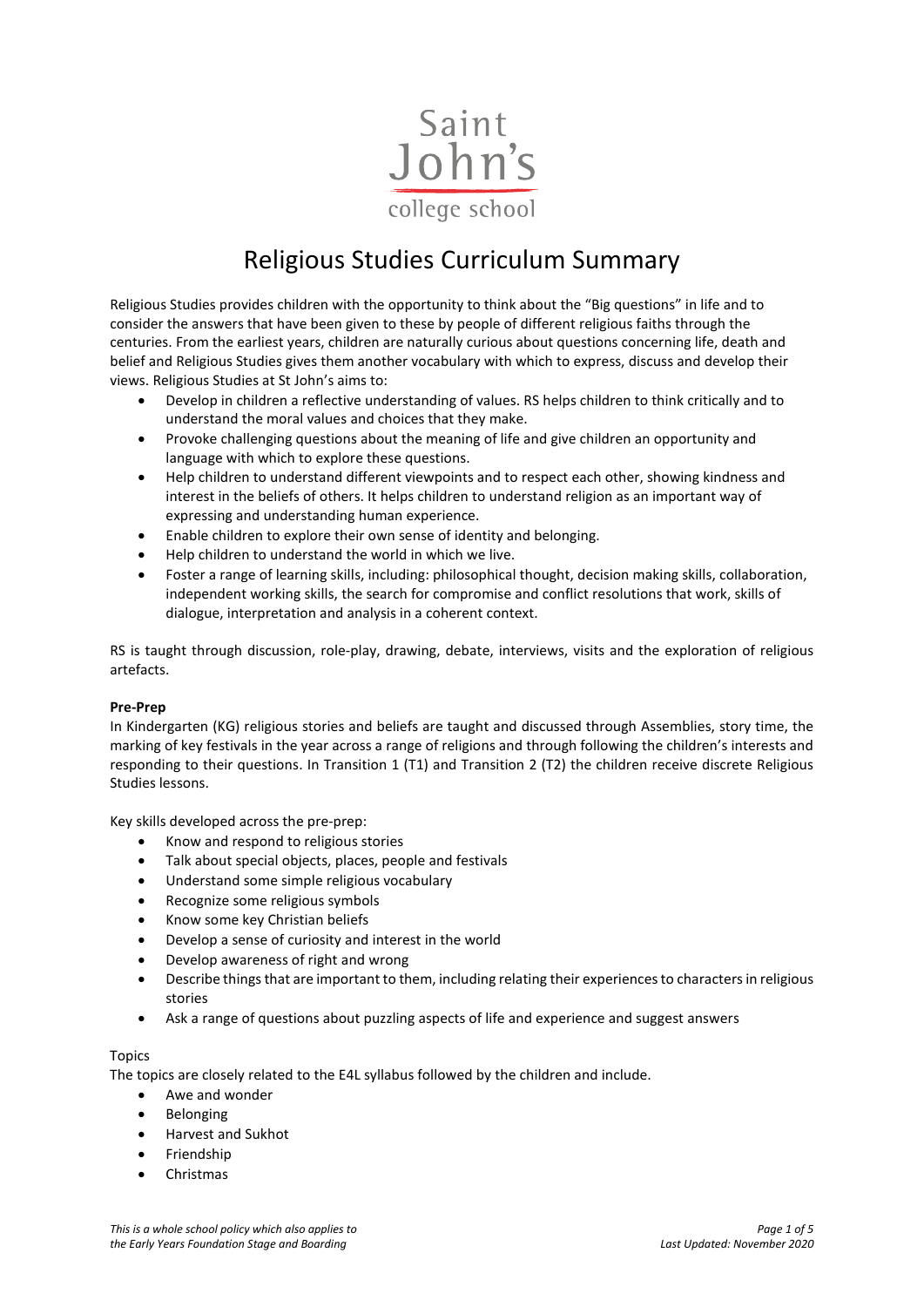- Beliefs and Practice
- People who have heard God's call
- Belonging in Christianity
- Learning from stories from different religions
- Fasting and Lent
- Easter

## **Form 1**

Key skills

- Predict outcomes of Biblical stories
- Examine reasons for happenings in religious stories and discuss the emotions of the characters
- Relate religious stories to their own experiences and feelings
- Discuss and describe key religious ideas from stories and some basic religious beliefs, teachings and events
- Describe some religious people using religious words
- Ask questions to which there are no universally agreed answers and suggest possible answers, including religious ones
- Understand that people have different opinions and beliefs and treat all beliefs and opinions with respect
- Identify the effects of actions on others

## Topics

Form 1 is spent learning some of the key Old Testament stories in the Bible. The stories covered are:

- Adam and Eve
- Noah's Ark
- Abraham's journey
- Jacob and Esau
- Jacob's dream
- Joseph
- Moses (including birth, burning bush, plagues and the crossing of the Red Sea)

## **Form 2**

Skills

- Examine reasons for happenings in religious stories and discuss the emotions of the characters
- Relate religious stories to their own experiences and feelings
- Discuss and describe key religious ideas from stories and some basic religious beliefs, teachings and events
- Describe some religious people using religious words
- Ask questions to which there are no universally agreed answers and suggest possible answers, including religious ones
- Understand that people have different opinions and beliefs and treat all beliefs and opinions with respect
- Identify the effects of actions on others and understand that personal beliefs and experiences can influence their attitudes and actions

## Topics

Form 2 looks at the life of Jesus and covers religious ideas such as The Messiah, vocation, temptation, miracles, "seeing is believing" and sacrifice.

These topics are approached through stories about Jesus' life:

- Old Testament prophecies
- Jesus' birth
- Jesus' baptism
- Jesus in the temple as a child
- Jesus' temptation in the wilderness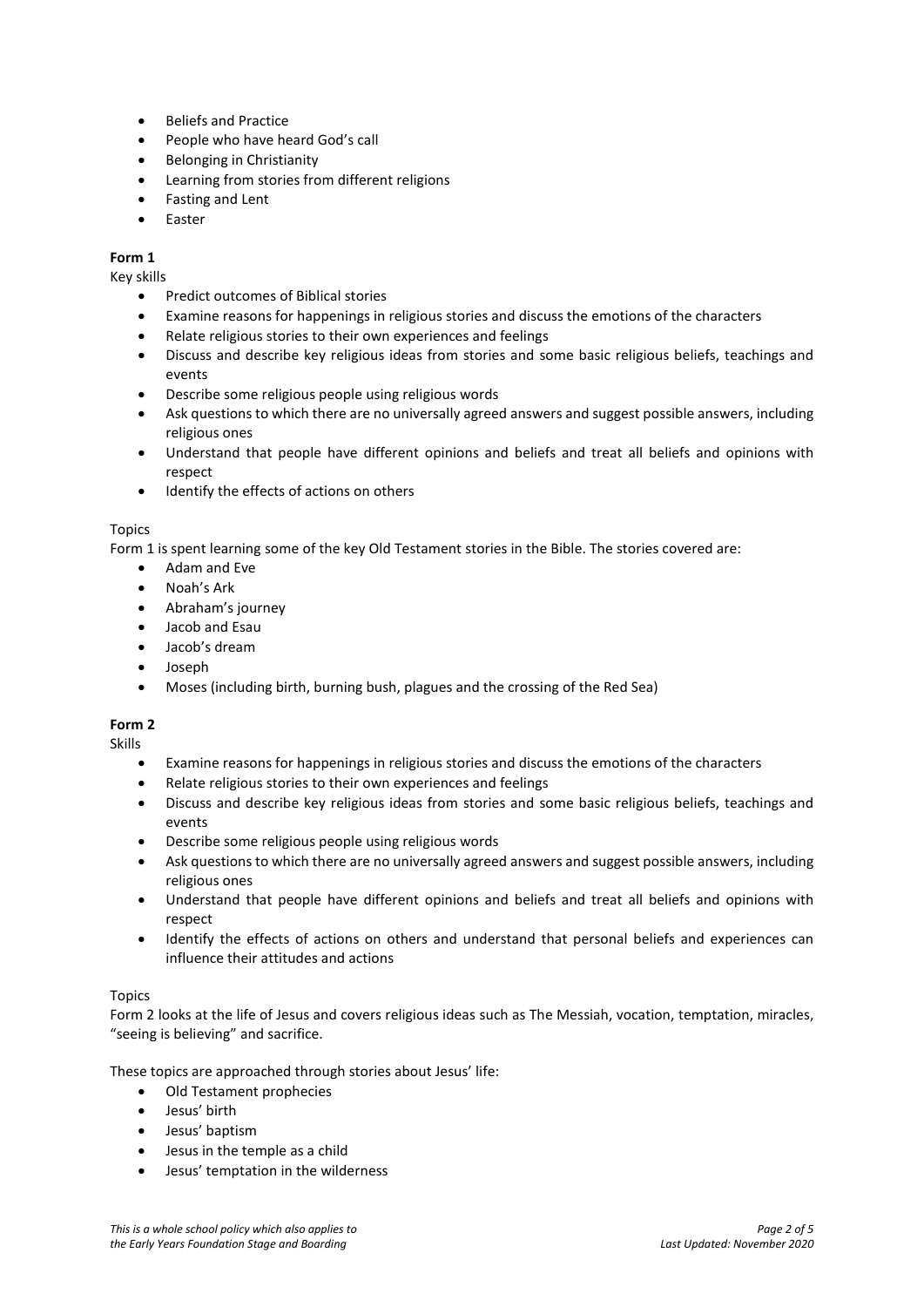- Jesus' miracles
- The Easter story

# **Form 3**

Skills

- Discuss the significance of some religious beliefs, practices, teachings and events for members of faith communities
- Ask questions and suggest own answers about the significant experiences of others, including religious believers
- Explain their own ideas and beliefs in relation to a range of ultimate questions, explaining what inspires and influences them
- Show respect for the different opinions and beliefs and treat all beliefs and opinions with respect
- Compare and contrast different religious beliefs, practices and opinions

## Topics

In Form 3, children learn the beliefs and practices of the three Abrahamic religions (Judaism, Christianity and Islam). One religion is learnt each term and the pupils link the different elements of each religion through the five key topics: Beliefs, Worship, Belonging, Holy Writings, Festivals. Learning is augmented by visits to places of worship.

#### Judaism

- One God
- Covenant relationship with God
- Jewish heritage and history
- The Exodus
- Revelation through Moses; Ten Commandments
- Bar/Bat Mitzvah
- The Synagogue
- The Torah
- Kosher and Shabbat Laws
- Rosh Hashanah, Yom Kippur, Hanukkah
- The Holocaust

#### Christianity

- Creation, The Fall and Salvation
- **The Trinity**
- Incarnation
- Nicene Creed
- Different Christian denominations; their places and style of worship
- The Eucharist
- Baptism
- The Bible
- Pilgrimage

#### Islam

- Tawhid the Oneness of God
- 5 pillars of Islam
- Prophet Muhammad (pbuh)
- The Qur'an
- The Mosque

#### **Form 4**

Skills

• Develop understanding and tolerance of the beliefs and opinions of others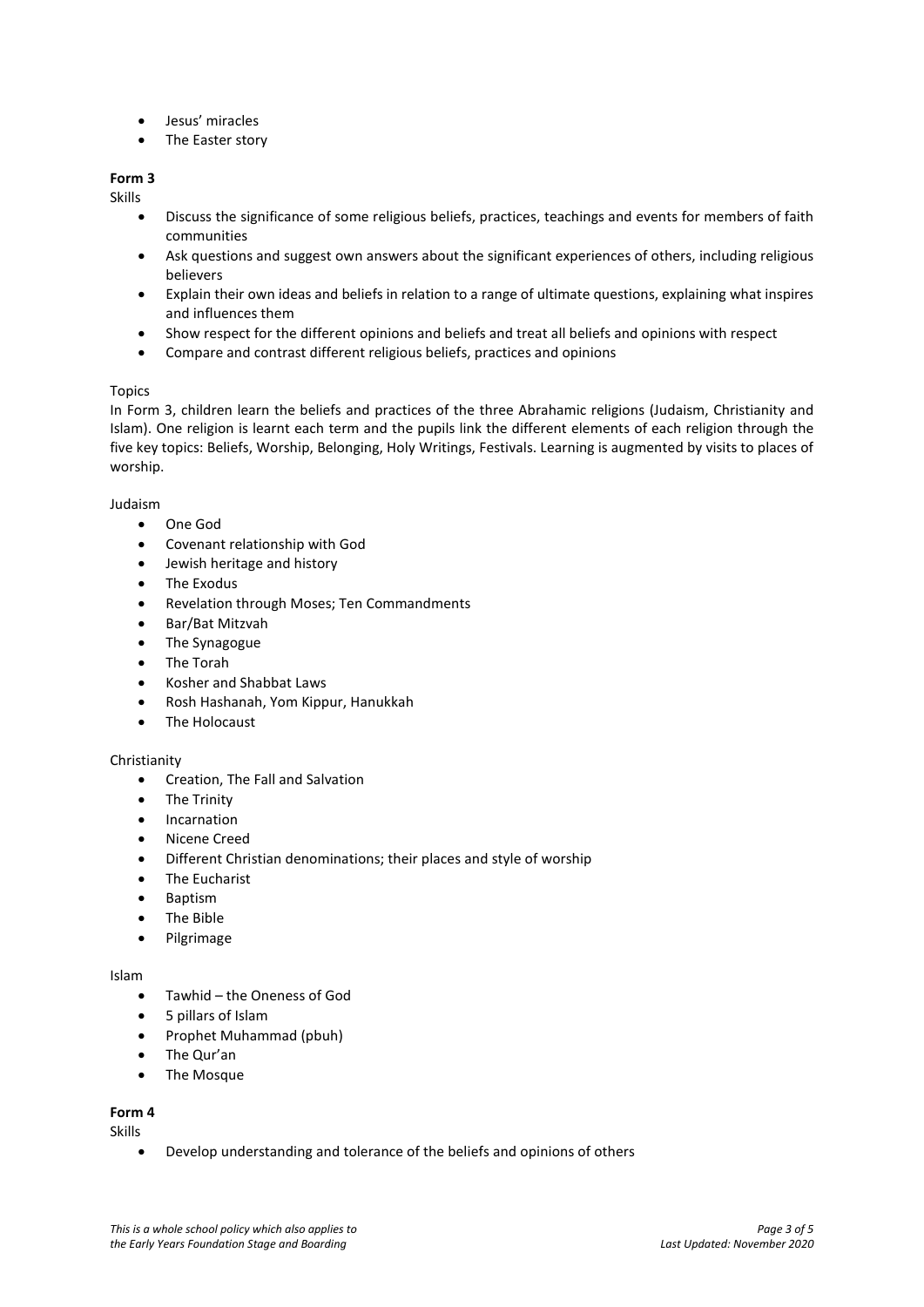- Ask questions and suggest own answers about the significant experiences of others, including religious believers
- Explain their own ideas and beliefs in relation to a range of ultimate questions and explain why there are differences between their own and other people's ideas
- Express their own and respond to other people's values and commitments in the light of their learning
- Discuss what is involved in belonging to a faith community in terms of practices and lifestyles

## Topics

In Form 4 children are introduced to the other five major world religions:

- Hinduism
- Judaism
- Buddhism
- Sikhism
- Islam

In each religion, the following aspects are explored:

- Religious buildings
- Holy writings
- Rites of passage
- Festivals
- Lives of the founders
- **Symbols**
- Customs of food and clothing
- Rules

As part of their study of each religion, the pupils visit the local place of worship and meet members of the faith.

## **Form 5 - 6**

Skills

- Relate the content of passages to contemporary issues
- Express opinions about religious stories, beliefs and practices
- Use religious texts to help to answer ultimate questions
- Consider and discuss the influence of religious beliefs, values and traditions
- Discuss and consider religious and other responses to moral questions
- Use specialist religious vocabulary in discussion and argument
- Describe, analyse and explain the relevance and application of religious ideas and practices, and issues arising from the study of religion and foundational texts;
- Be able to give a written argument that reflects an understanding of different opinions and leads to a conclusion
- Give reasons and examples, including religious ones, for opinions expressed

#### Topics

Form 5 begins the Common Entrance syllabus and it is finished in Form 6. Stories prescribed by the CE board are studied in depth from the Bible (NIV):

- The creation  $-$  man's responsibility in the world
- The nature of man and the fall timeless characteristics of mankind
- Cain and Abel jealousy
- The near sacrifice of Isaac the nature of sacrifice today and sacrificial lives e.g. Mother Theresa, Dietrich Bonhoeffer
- Moses the nature of God as portrayed in the burning bush
- The Exodus and Passover the role of this story today in Christianity and Judaism
- The Ten Commandments rules in different communities
- David and Bathsheba morality amongst those in the public eye
- Solomon's wisdom the nature of wisdom
- The stories of Elijah false gods followed today e.g. wealth, power
- The Birth of Jesus and the fulfillment of prophecies